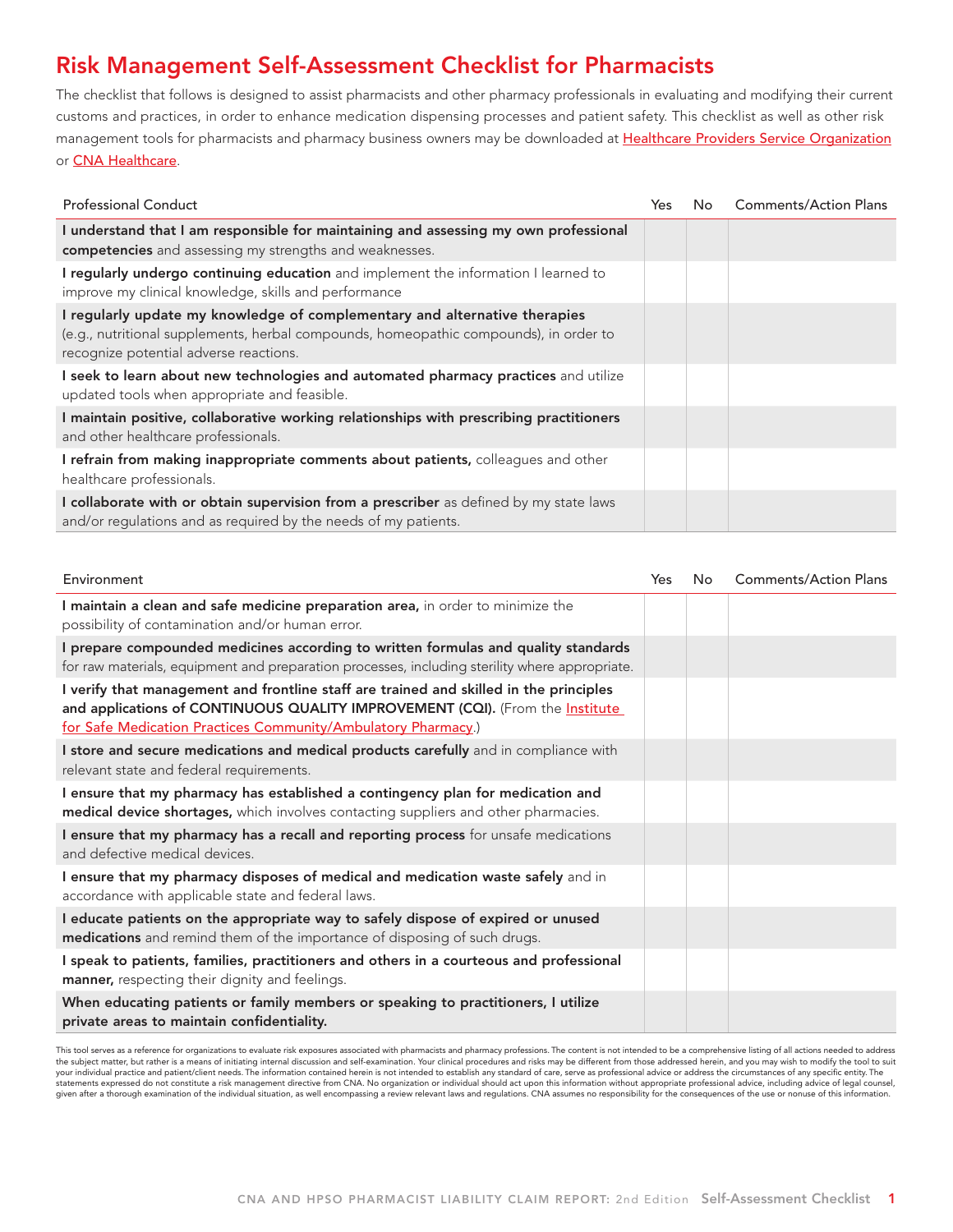| <b>Medication Management</b>                                                                                                                                                                                                                                                                                                                                                                                                                                                 | Yes | No | <b>Comments/Action Plans</b> |
|------------------------------------------------------------------------------------------------------------------------------------------------------------------------------------------------------------------------------------------------------------------------------------------------------------------------------------------------------------------------------------------------------------------------------------------------------------------------------|-----|----|------------------------------|
| I obtain, verify and/or update patient information (patient's full name [including suffix],<br>address, home telephone number, alternate means of contact [e.g., email address or cellular<br>telephone number], gender, date of birth, and allergies) entered into the computer system<br>before prescribing medications and at each encounter. (From the Institute for Safe<br>Medication Practices Community/Ambulatory Pharmacy.)                                        |     |    |                              |
| I obtain, verify/review and/or update a patient's current medication list at every<br>encounter, including prescription, over-the-counter (OTC) medications (with dose, frequency,<br>and route), immunizations (with vaccination dates), vitamins, herbal products, dietary supple-<br>ments, homeopathic medications, and alternative medicines and entered into the computer<br>system. (From the Institute for Safe Medication Practices Community/Ambulatory Pharmacy.) |     |    |                              |
| When taking telephone orders, I read back the medication order to the practitioner<br>or authorized agent for confirmation. (From the <b>Institute for Safe Medication Practices</b><br>Community/Ambulatory Pharmacy.)                                                                                                                                                                                                                                                      |     |    |                              |
| Prior to dispensing medication, I provide medication management to ensure that the<br>medication is right for the patient and his/her health condition.                                                                                                                                                                                                                                                                                                                      |     |    |                              |
| I have access to current written/electronic medication reference information, standard<br>treatment/clinical guidelines and other evidence-based resources designed to promote<br>safe, rational and effective use of medicine.                                                                                                                                                                                                                                              |     |    |                              |
| I ensure that my pharmacy has established standard operating procedures for referrals<br>to physicians, specialists or other healthcare providers, where appropriate.                                                                                                                                                                                                                                                                                                        |     |    |                              |
| I intervene when necessary, e.g., if the prescription does not correspond to the patient's<br>diagnosis or specific needs, or if the patient responds poorly to the chosen therapy.                                                                                                                                                                                                                                                                                          |     |    |                              |
| I carefully assess and monitor medication therapy, documenting clinical data and tracking<br>patient outcomes.                                                                                                                                                                                                                                                                                                                                                               |     |    |                              |
| I perform point-of-care testing for patients, in order to monitor and adjust therapy,<br>when needed.                                                                                                                                                                                                                                                                                                                                                                        |     |    |                              |
| When I document allergies (medications, foods, environmental), I document the type<br>of reaction to the allergen.                                                                                                                                                                                                                                                                                                                                                           |     |    |                              |
| I verify a patient's age prior to dispensing or administering a vaccine. Verification<br>is performed by requesting the date of birth and second patient specific indicator<br>(i.e. mailing address).                                                                                                                                                                                                                                                                       |     |    |                              |
| When patients are taking opioids or other high-alert medications, I implement a range<br>of additional safeguards, including the following:                                                                                                                                                                                                                                                                                                                                  |     |    |                              |
| - Educating the patient - verbally and in writing - on the risks of taking opioids<br>and the ways to minimize or manage those risks.                                                                                                                                                                                                                                                                                                                                        |     |    |                              |
| • Monitoring the patient for signs of abuse or misuse.                                                                                                                                                                                                                                                                                                                                                                                                                       |     |    |                              |
| - Using prescription drug monitoring programs to identify patients at increased risk<br>of addiction, abuse or overdose.                                                                                                                                                                                                                                                                                                                                                     |     |    |                              |
| • Communicating with the prescribing practitioner regarding any concerns<br>or unusual patient behavior.                                                                                                                                                                                                                                                                                                                                                                     |     |    |                              |
| - Dispensing naloxone per authority and counseling the patient and patient's family<br>on how to administer.                                                                                                                                                                                                                                                                                                                                                                 |     |    |                              |
| - Appropriately storing the medications to prevent diversion or misuse.                                                                                                                                                                                                                                                                                                                                                                                                      |     |    |                              |
| I am aware how to report errors or near-misses within my organization and adverse                                                                                                                                                                                                                                                                                                                                                                                            |     |    |                              |
| drug reactions to the U.S. Food and Drug Administration.                                                                                                                                                                                                                                                                                                                                                                                                                     |     |    |                              |
| I ask management to include a discussion of medication errors and near misses and<br>ways to avoid them at all staff meetings. (From the Institute for Safe Medication<br><b>Practices Community/Ambulatory Pharmacy.)</b>                                                                                                                                                                                                                                                   |     |    |                              |

This tool serves as a reference for organizations to evaluate risk exposures associated with pharmacists and pharmacy professions. The content is not intended to be a comprehensive listing of all actions needed to address<br>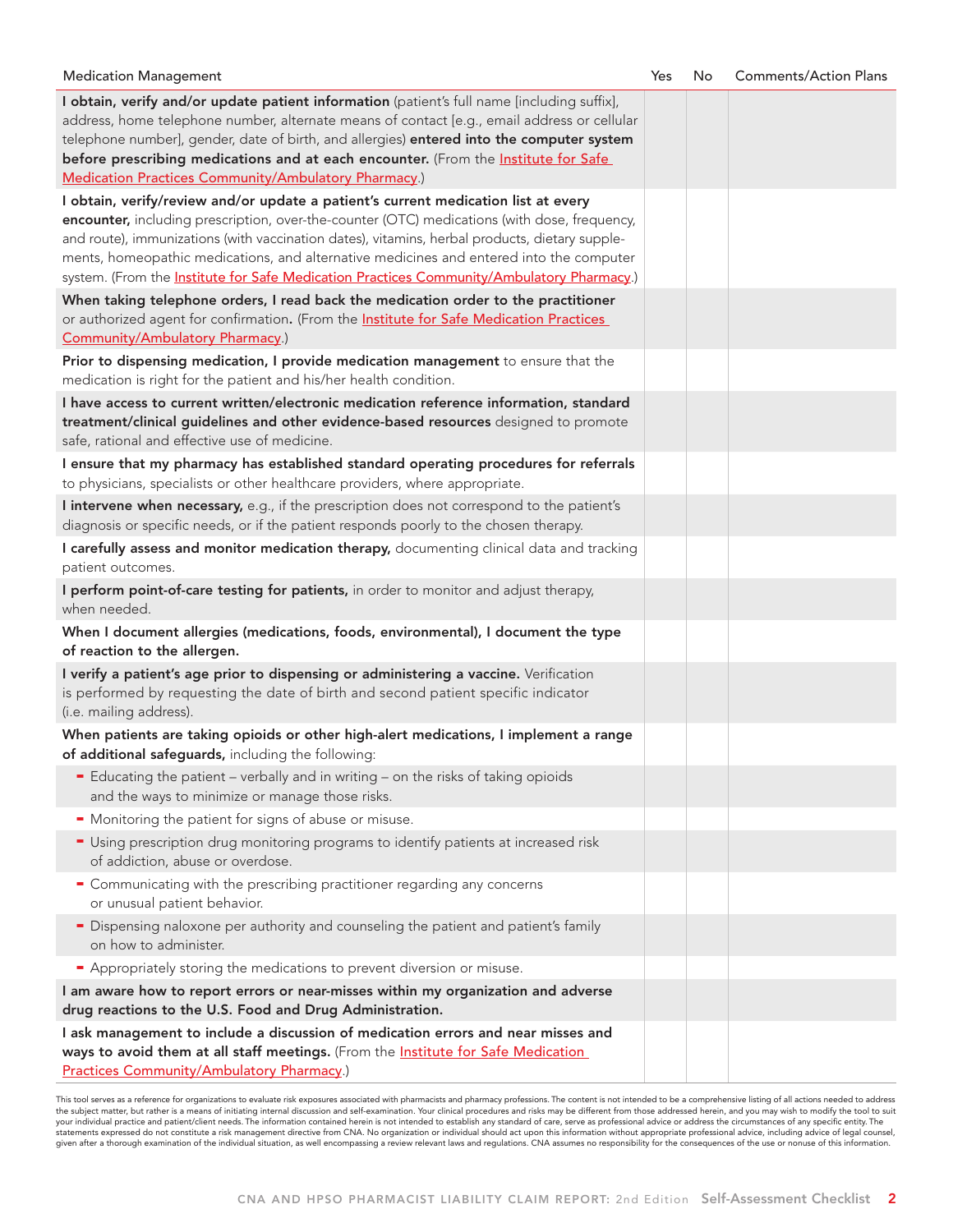| Pharmacist-Patient Relationship                                                                                                                                                                                                                                                                                                      | Yes | No | <b>Comments/Action Plans</b> |
|--------------------------------------------------------------------------------------------------------------------------------------------------------------------------------------------------------------------------------------------------------------------------------------------------------------------------------------|-----|----|------------------------------|
| I convey to patients specific risks associated with not following instructions. For example,<br>"This medication must be taken in full and as prescribed in order to obtain therapeutic<br>benefits. Can you tell me in your own words the benefits you will receive from taking<br>this medication and the risks of not taking it?" |     |    |                              |
| I have been trained to communicate with difficult patients either by workshops and/or<br>role-playing scenarios.                                                                                                                                                                                                                     |     |    |                              |
| I document a patient's current prescription medications and over-the-counter remedies<br>and check for potential interactions at every encounter in the patient's pharmacy record.                                                                                                                                                   |     |    |                              |
| I document telephone consultations/conversations with pharmacy patients in the<br>pharmacy record.                                                                                                                                                                                                                                   |     |    |                              |
| I document barriers to communication in the patient's pharmacy record, including low<br>health literacy, cognitive impairment and limited English proficiency.                                                                                                                                                                       |     |    |                              |
| I ask patients to teach back critical instructions, and their response(s) are noted in the<br>patient's pharmacy record. For example, "It is important that you understand exactly<br>how to take/use this medication. Can you tell me in your own words how you would<br>take/use the medication?"                                  |     |    |                              |

This tool serves as a reference for organizations to evaluate risk exposures associated with pharmacists and pharmacy professions. The content is not intended to be a comprehensive listing of all actions needed to address the subject matter, but rather is a means of initiating internal discussion and self-examination. Your clinical procedures and risks may be different from those addressed herein, and you may wish to modify the tool to suit statements expressed do not constitute a risk management directive from CNA. No organization or individual should act upon this information without appropriate professional advice, including advice of legal counsel, given after a thorough examination of the individual situation, as well encompassing a review relevant laws and regulations. CNA assumes no responsibility for the consequences of the use or nonuse of this information.